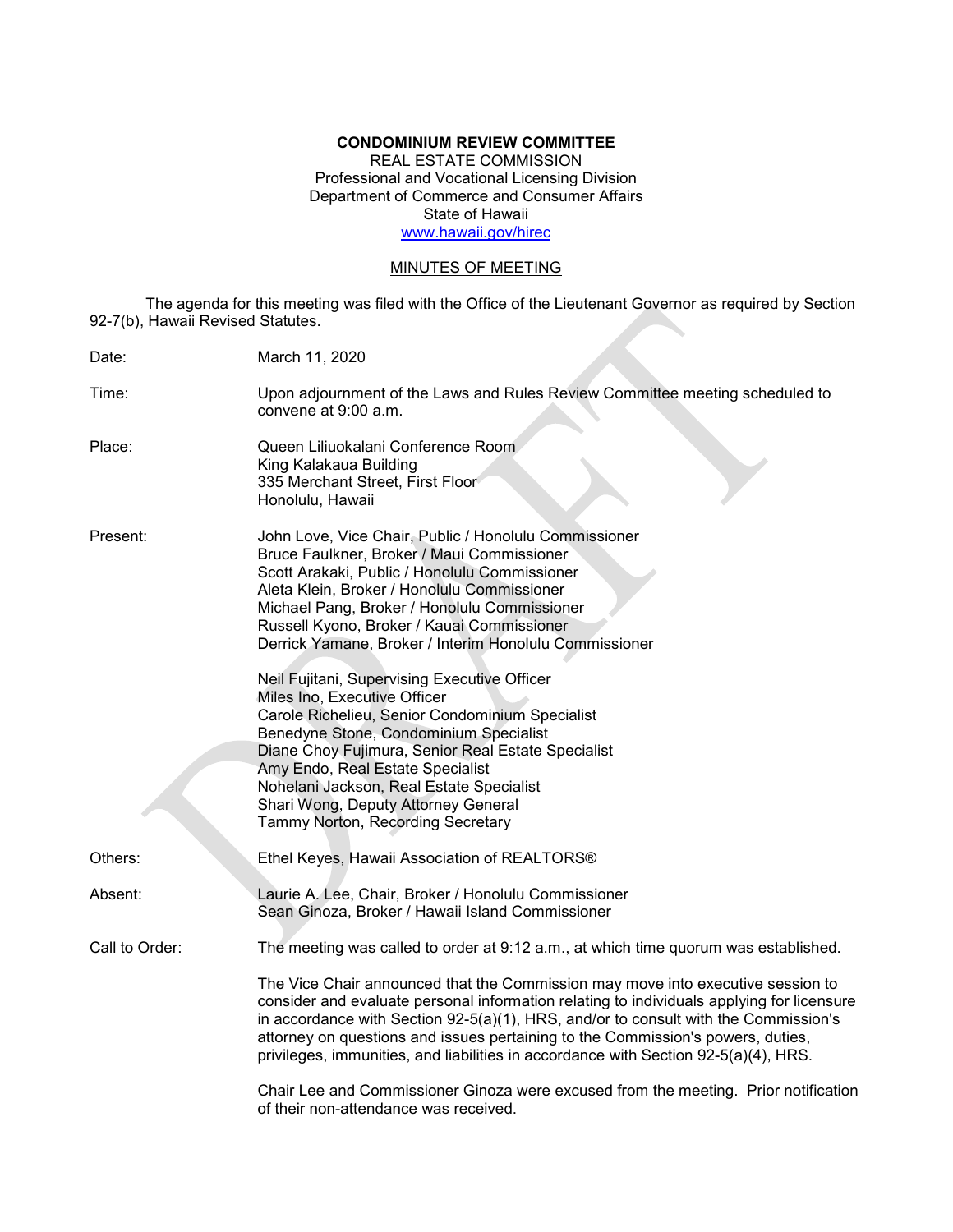Condominium Review Committee Minutes of the March 11, 2020 Meeting Page 2

| <b>Additional Distribution</b><br>Condominium<br>Specialist's                                                                                                                                                                                                                                                                                                                                                                            |                                                        |                                                                                                                                                                                                                                                        |    |                                                                              |                                                                                                                                               |           |                   |               |                             |                          |
|------------------------------------------------------------------------------------------------------------------------------------------------------------------------------------------------------------------------------------------------------------------------------------------------------------------------------------------------------------------------------------------------------------------------------------------|--------------------------------------------------------|--------------------------------------------------------------------------------------------------------------------------------------------------------------------------------------------------------------------------------------------------------|----|------------------------------------------------------------------------------|-----------------------------------------------------------------------------------------------------------------------------------------------|-----------|-------------------|---------------|-----------------------------|--------------------------|
| Report:                                                                                                                                                                                                                                                                                                                                                                                                                                  |                                                        | The following materials were distributed prior to the start of the meeting:                                                                                                                                                                            |    |                                                                              |                                                                                                                                               |           |                   |               |                             |                          |
|                                                                                                                                                                                                                                                                                                                                                                                                                                          |                                                        | 4.                                                                                                                                                                                                                                                     | а. | 2020                                                                         | CPR Registration and Developer's Public Reports<br>Condominium Projects and Developer's Public Reports - February                             |           |                   |               |                             |                          |
| Minutes:                                                                                                                                                                                                                                                                                                                                                                                                                                 |                                                        | Upon a motion by Commissioner Klein, seconded by Commissioner Kyono, it was voted<br>on and unanimously carried to accept the minutes of the February 12, 2020<br>Condominium Review Committee meeting.                                                |    |                                                                              |                                                                                                                                               |           |                   |               |                             |                          |
|                                                                                                                                                                                                                                                                                                                                                                                                                                          | Condominium<br>Governance and                          | <b>AOUO Registrations</b>                                                                                                                                                                                                                              |    |                                                                              |                                                                                                                                               |           |                   |               |                             |                          |
|                                                                                                                                                                                                                                                                                                                                                                                                                                          | Management:                                            | Specialist Stone reported that as of February 29, 2020, 1,495 AOUOs have<br>successfully registered.                                                                                                                                                   |    |                                                                              |                                                                                                                                               |           |                   |               |                             |                          |
|                                                                                                                                                                                                                                                                                                                                                                                                                                          |                                                        | <b>Condominium Seminars and Symposium</b>                                                                                                                                                                                                              |    |                                                                              |                                                                                                                                               |           |                   |               |                             |                          |
|                                                                                                                                                                                                                                                                                                                                                                                                                                          |                                                        | CAI Hawaii's seminar entitled "Disaster Preparedness" will be held on March 12, 2020,<br>at the Blaisdell Exhibition Hall in conjunction with the Hawaii Buildings, Facilities &<br>Property Management Expo. The seminar is a REC subsidized seminar. |    |                                                                              |                                                                                                                                               |           |                   |               |                             |                          |
|                                                                                                                                                                                                                                                                                                                                                                                                                                          |                                                        | <b>Condominium Related Articles</b>                                                                                                                                                                                                                    |    |                                                                              |                                                                                                                                               |           |                   |               |                             |                          |
| The following articles were distributed for informational purposes: "What Will Hawaii<br>Condo Management Look Like in 2040?", Building Management Hawaii, January 2020;<br>"Why AOAOs [sic] Must Budget for Higher Insurance Costs", Building Management<br>Hawaii, January 2020; "Time to Require Certification of AOAO [sic] Board Members",<br>Building Management Hawaii, January 2020; and CAI Hawaii Awards, February 6,<br>2020. |                                                        |                                                                                                                                                                                                                                                        |    |                                                                              |                                                                                                                                               |           |                   |               |                             |                          |
| Project                                                                                                                                                                                                                                                                                                                                                                                                                                  | Condominium                                            |                                                                                                                                                                                                                                                        |    |                                                                              | <b>Condominium Project Registration - Public Reports Issued</b>                                                                               |           |                   |               |                             |                          |
| Registration:                                                                                                                                                                                                                                                                                                                                                                                                                            |                                                        |                                                                                                                                                                                                                                                        |    |                                                                              | A list of those condominium projects issued effective dates during the month of<br>February 2020, was distributed for informational purposes. |           |                   |               |                             |                          |
| 8434                                                                                                                                                                                                                                                                                                                                                                                                                                     | <b>PROJ# PROJECT NAME</b><br>4083 AND 4083A KOKO DRIVE |                                                                                                                                                                                                                                                        |    |                                                                              | <b>PROJECT ADDRESS</b><br>4083 & 4083A KOKO DR                                                                                                |           | TMK#<br>133014003 | UNIT<br>2     | <b>RPT</b><br><b>B REPT</b> | <b>DATE</b><br>2/26/2020 |
| 8455                                                                                                                                                                                                                                                                                                                                                                                                                                     | 500 ULUMALU ROAD CONDOMINIUM                           |                                                                                                                                                                                                                                                        |    |                                                                              | HONOLULU HI 96816<br>500 ULUMALU RD                                                                                                           |           | 228010044         | 2             | <b>B REPT</b>               | 2/3/2020                 |
| 8450                                                                                                                                                                                                                                                                                                                                                                                                                                     | <b>AKAMAI GARDENS</b>                                  |                                                                                                                                                                                                                                                        |    |                                                                              | <b>HAIKU HI 96708</b><br>1430 AKAMAI PL                                                                                                       |           | 142083077         | 8             | <b>B REPT</b>               | 2/21/2020                |
| 8476                                                                                                                                                                                                                                                                                                                                                                                                                                     | HALE KEKOA CONDOMINIUM<br>HAPUNA BEACH RESIDENCES      |                                                                                                                                                                                                                                                        |    | KAILUA HI 96734<br>735 MIDDLE RD<br><b>KULA HI 96790</b><br>66-84 KAUNAOA DR |                                                                                                                                               | 222004080 | 2                 | <b>B REPT</b> | 2/27/2020                   |                          |
| 8094                                                                                                                                                                                                                                                                                                                                                                                                                                     |                                                        |                                                                                                                                                                                                                                                        |    |                                                                              |                                                                                                                                               | 366002047 | 68                | B AMD 3       | 2/4/2020                    |                          |
| 6968                                                                                                                                                                                                                                                                                                                                                                                                                                     | HAWAII OCEANFRONT LOFTS                                |                                                                                                                                                                                                                                                        |    | KAMUELA HI 96743<br>47-470A LAENANI DR                                       |                                                                                                                                               | 147009011 | 2                 | <b>B AMD</b>  | 2/20/2020                   |                          |
| 22                                                                                                                                                                                                                                                                                                                                                                                                                                       | (FORMERLY LAENANI)<br>ILIKAI APARTMENT BUILDING        |                                                                                                                                                                                                                                                        |    |                                                                              | KANEOHE HI 96744<br>1777 ALA MOANA BLVD                                                                                                       |           | 126010007         | 1061          | <b>B REPT</b>               | 2/18/2020                |
| 8458                                                                                                                                                                                                                                                                                                                                                                                                                                     | ILILANI                                                |                                                                                                                                                                                                                                                        |    | HONOLULU HI 96815<br>615 KEAWE ST<br>HONOLULU HI 96813                       |                                                                                                                                               | 121051011 | 335               | <b>B REPT</b> | 2/26/2020                   |                          |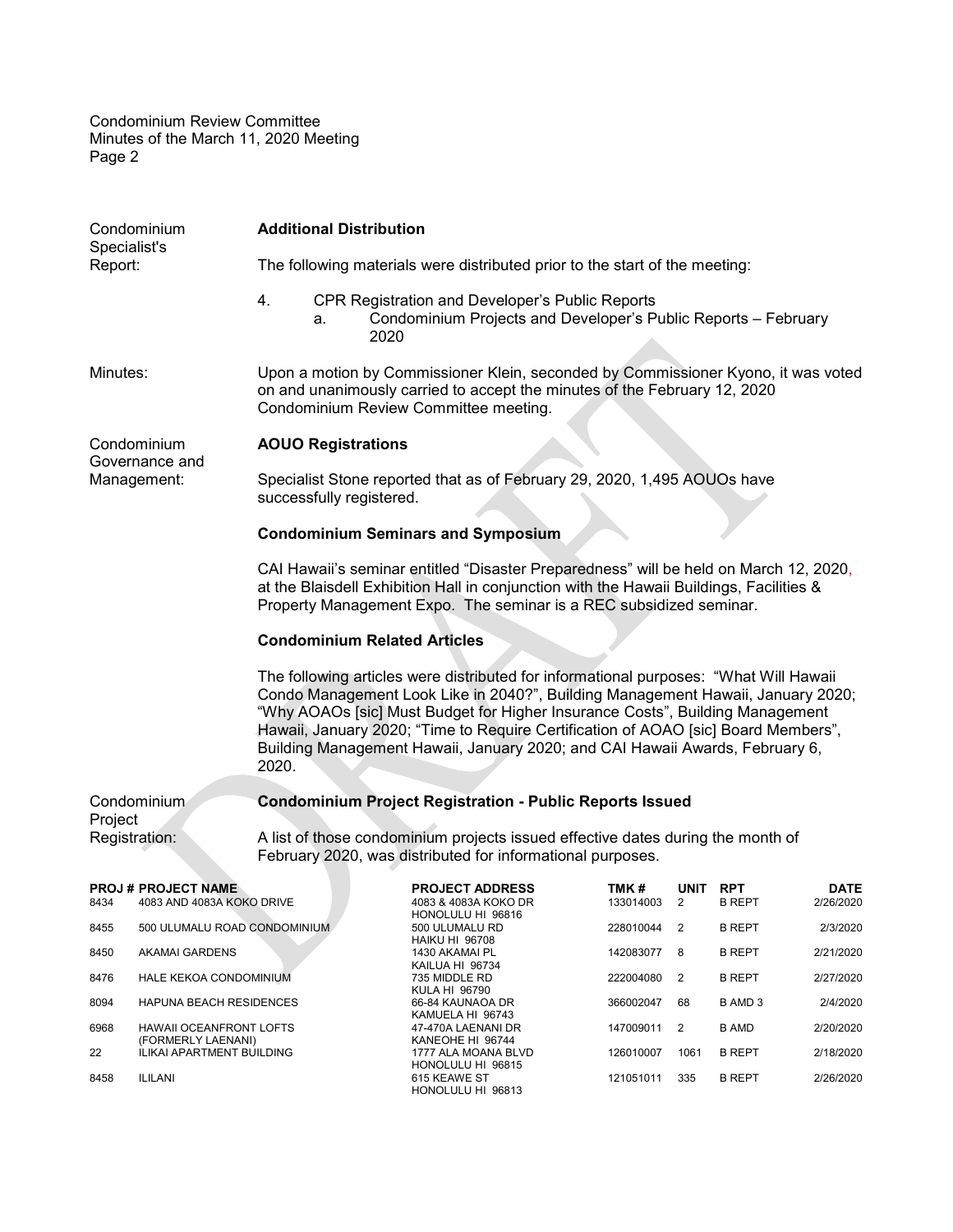#### Condominium Review Committee Minutes of the March 11, 2020 Meeting Page 3

| 8174 | JOSE S. FERNANDES COURT                                      | 315 IOLANI AVE<br>HONOLULU HI 96813                            | 121021043 | 3              | <b>B REPT</b> | 2/5/2020  |
|------|--------------------------------------------------------------|----------------------------------------------------------------|-----------|----------------|---------------|-----------|
| 8468 | KAALA HIGHLANDS                                              | 1238 KAALA AVE<br>WAHIAWA HI 96786                             | 171011002 | 24             | <b>B REPT</b> | 2/10/2020 |
| 8477 | KAPALUA BAY CONDOMINIUM PHASE III                            | 1 BAY DR<br>LAHAINA HI 96761                                   | 242004028 | 151            | <b>B REPT</b> | 2/19/2020 |
| 8448 | KAPUAI LOT 7 CONDOMINIUM                                     | 448 BURNS RD<br><b>HAIKU HI 96708</b>                          | 228001103 | 3              | <b>B REPT</b> | 2/13/2020 |
| 8469 | <b>KARSTEN GARDEN</b>                                        | 290, 290A, 290B, 290C KARSTEN DR 175016019<br>WAHIAWA HI 96786 |           | 4              | <b>B REPT</b> | 2/20/2020 |
| 8470 | KEALI'I BY GENTRY I                                          | 91-5408 KAPOLEI PKWY<br>KAPOLEI HI 96707                       | 191016228 | 26             | <b>B REPT</b> | 2/5/2020  |
| 8456 | <b>MAHAL ESTATES</b>                                         | 2160 & 2162 MAHA PL<br>HONOLULU HI 96819                       | 111037013 | $\overline{9}$ | <b>B REPT</b> | 2/26/2020 |
| 8396 | MAHIAI PLACE CONDOMINIUM                                     | 180 MAHIAI PL<br>MAKAWAO HI 96768                              | 224020010 | 2              | <b>B REPT</b> | 2/11/2020 |
| 8452 | MAMAO OHANA CONDOMINIUM                                      | 104-B & 110-A MAMAO PL<br><b>HAIKU HI 96708</b>                | 228009021 | 2              | <b>B REPT</b> | 2/18/2020 |
| 8479 | PIIHOLO PANIOLO CONDOMINIUM                                  | 1833 A & 1853 PIIHOLO RD<br>MAKAWAO HI 96768                   | 224014030 | $\overline{2}$ | <b>B REPT</b> | 2/24/2020 |
| 8259 | POLAKOW PUKALANI                                             | 35 MOHALA PL<br>MAKAWAO HI 96768                               | 223010015 | 3              | <b>B AMD</b>  | 2/10/2020 |
| 5658 | PU`ULANI MAUKA CONDOMINIUM                                   | 4560 UHA RD #3<br>LAWAI HI 96765                               | 425006002 | -3             | <b>SUPPL</b>  | 2/6/2020  |
| 8460 | THREE CORNERS CONDOMINIUM                                    | 55 HANIU PL<br>LAHAINA HI 96761                                | 247011033 | 2              | <b>B REPT</b> | 2/5/2020  |
| 3584 | UCHIMURA - VAN PERNIS PROFESSIONALS BLDG 75-167F HUALALAI RD | KAILUA-KONA HI 96740                                           | 375004051 | 2              | <b>SUPPL</b>  | 2/18/2020 |
| 8463 | WAIAKOA ROAD CONDOMINIUM                                     | 0 WAIAKOA RD<br>KULA HI 96790                                  | 222009091 | 2              | <b>B REPT</b> | 2/13/2020 |
| 8475 | <b>WAILANA ESTATES</b>                                       | 99-1132 WAILANA PL<br>AIEA HI 96701                            | 199006021 | 2              | <b>B REPT</b> | 2/11/2020 |
|      |                                                              |                                                                |           |                |               |           |

 **Preliminary Reports Contingent Final Reports<br>
2 <b>Contingent Final Reports**<br>
2 **Supplementary Reports Final Reports Supplementary Reports**

19 **B Reports**

3 **B Amendment Reports 24 TOTAL REPORTS**

**Consultants' Forum – February 5, 2020**

The committee acknowledged receipt of staff's report on the February 5, 2020 condominium consultant forum.

## **Related Articles**

The following were distributed for informational purposes: "The Growth of Condo Living", Building Management Hawaii, January 2020; and "Market Share: Community Associations Continue Upward Trend", CAI, February 11, 2020.

### Program of Work: **Condominium Laws and Education**

Staff will provide educational outreach at the upcoming public event, Financial Literacy Fair, on April 3, 2020, at Bishop Square.

#### **Records Management**

Specialist Richelieu reported that the current law, §514B-52 overrules prior informal interpretations issued by the Commission. Staff is requesting clear guidance on how to handle incomplete and abandoned developer applications. The current records